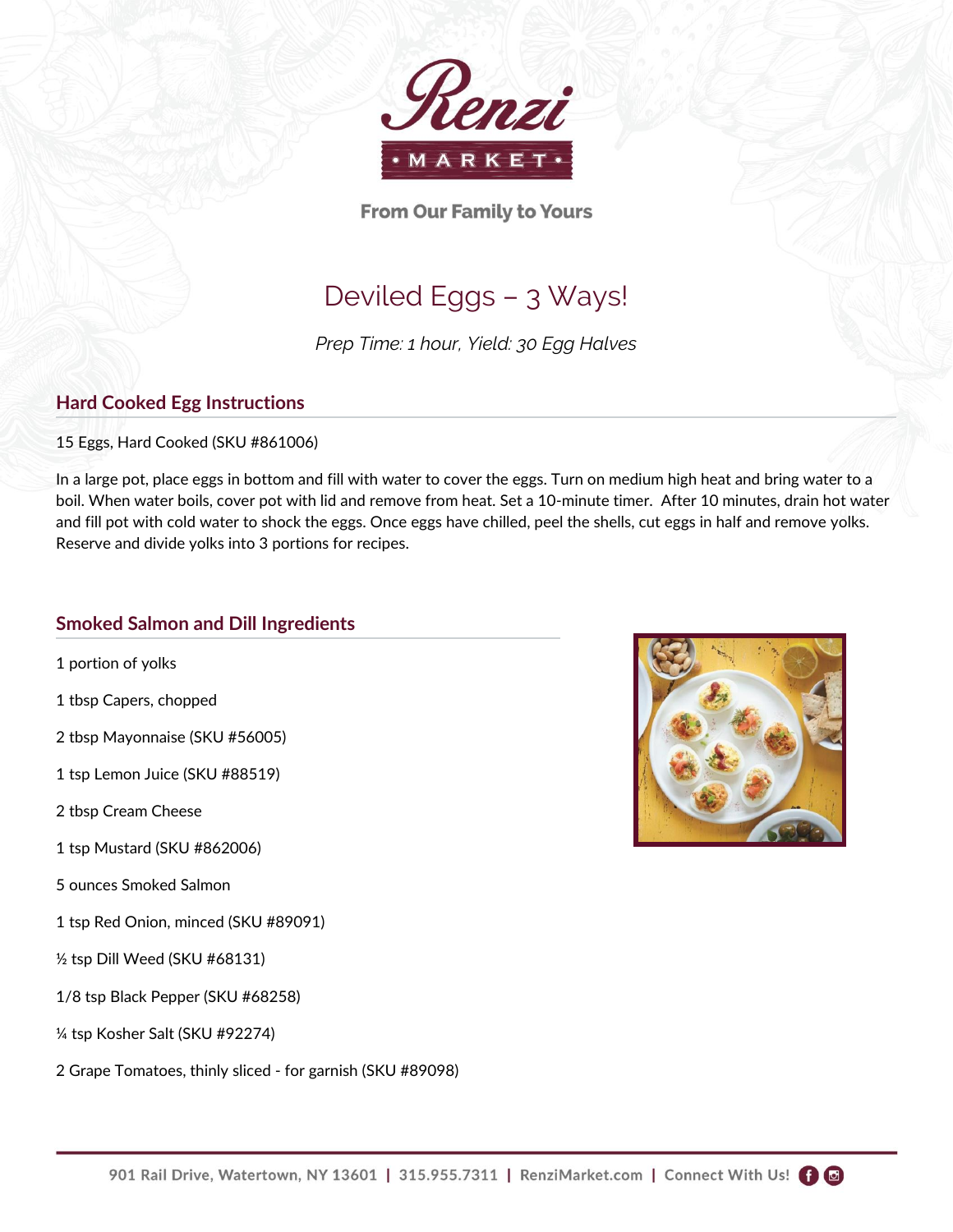#### **Instructions**

Smash yolks with a fork until mixture resembles fine crumbs. Stir in capers, mayonnaise, lemon juice, cream cheese, mustard, salmon, red onion, dill weed, black pepper and salt. Mix thoroughly and divide equally between reserved 10 egg whites. Refrigerate a minimum of 30 minutes prior to serving. Garnish with small slices of smoked salmon, dill and cherry tomatoes.

#### **Paprika and Anchovy Ingredients**

1 portion Egg Yolks

2 Anchovies, finely minced (SKU #10841)

¼ cup Mayonnaise (SKU #56005)

1 tsp Lemon Juice (SKU #88519)

1 tsp Mustard (SKU #862006)

½ tsp Paprika (SKU #68351)

¼ tsp Garlic Powder (SKU #68156)

1/8 tsp Black Pepper (SKU #68258)

¼ tsp Kosher Salt (SKU #92274)

#### **Instructions**

Smash one portion of egg yolks with a fork until mixture resembles fine crumbs. Stir in anchovies, mayonnaise, lemon juice, mustard, paprika, garlic powder, pepper and salt. Mix thoroughly and divide equally between 10 reserved egg whites. Refrigerate for a minimum of 30 minutes prior to serving. Garnish with additional paprika.

#### **White Truffle Bacon Ingredients**

1 portion Egg Yolks

3 slices Bacon, cooked and crumbled (SKU #18062)

2 tbsp Mayonnaise (SKU #56005)

1 tsp Lemon Juice (SKU #88519)

1 tbsp Truffle Oil (SKU #30027)

1 tsp Mustard (SKU #862006)

2 tbsp grated Parmesan Cheese (SKU #25330)